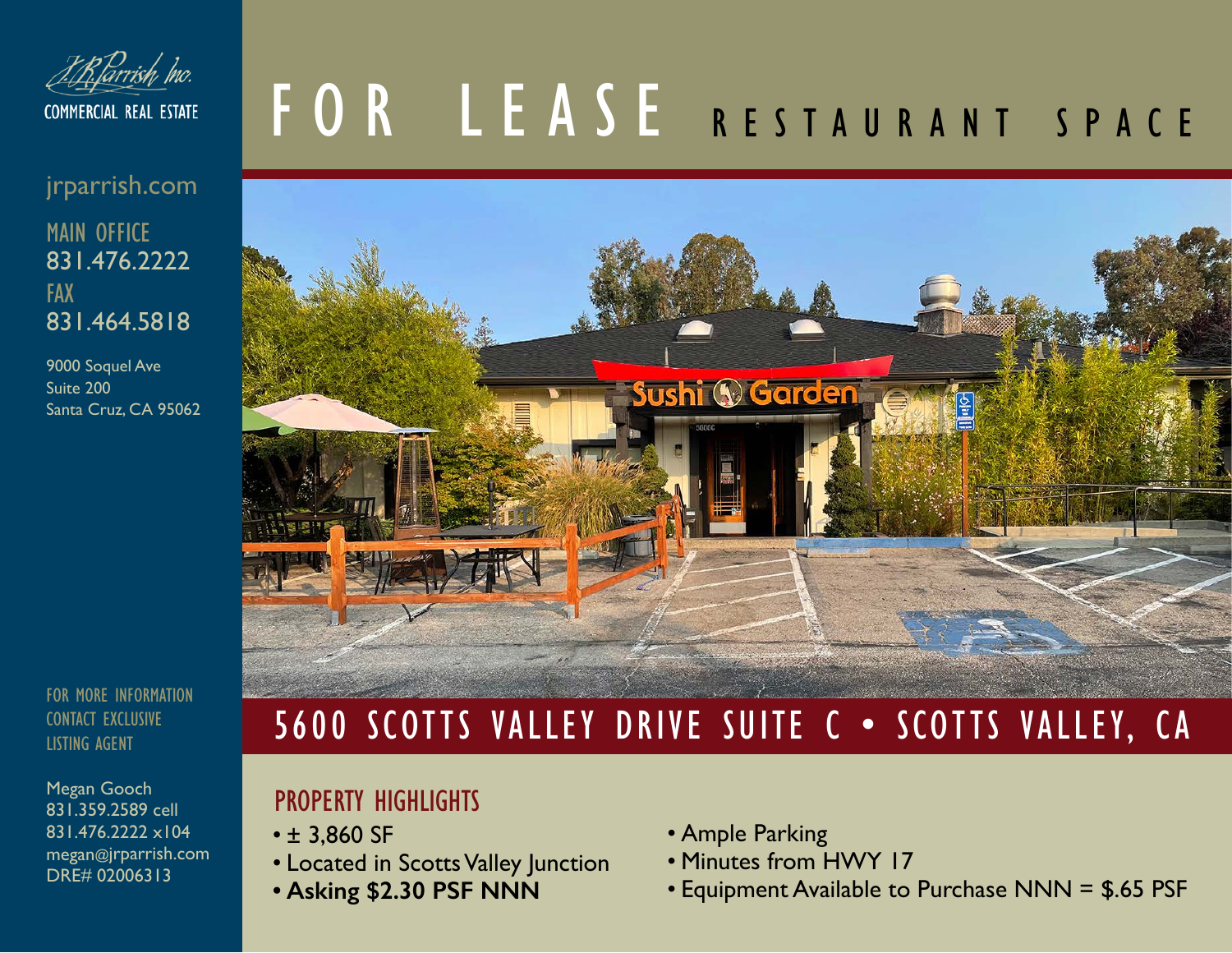

jrparrish.com 831.476.2222 MAIN OFFICE 831.464.5818 FAX

9000 Soquel Ave Suite 200 Santa Cruz, CA 95062

FOR MORE INFORMATION CONTACT EXCLUSIVE LISTING AGENT

Megan Gooch 831.359.2589 cell 831.476.2222 x104 megan@jrparrish.com DRE# 02006313

## PHOTOS

## RESTAURANT SPACE



### JR PARRISH COMMERCIAL REAL ESTATE • jrparrish.com